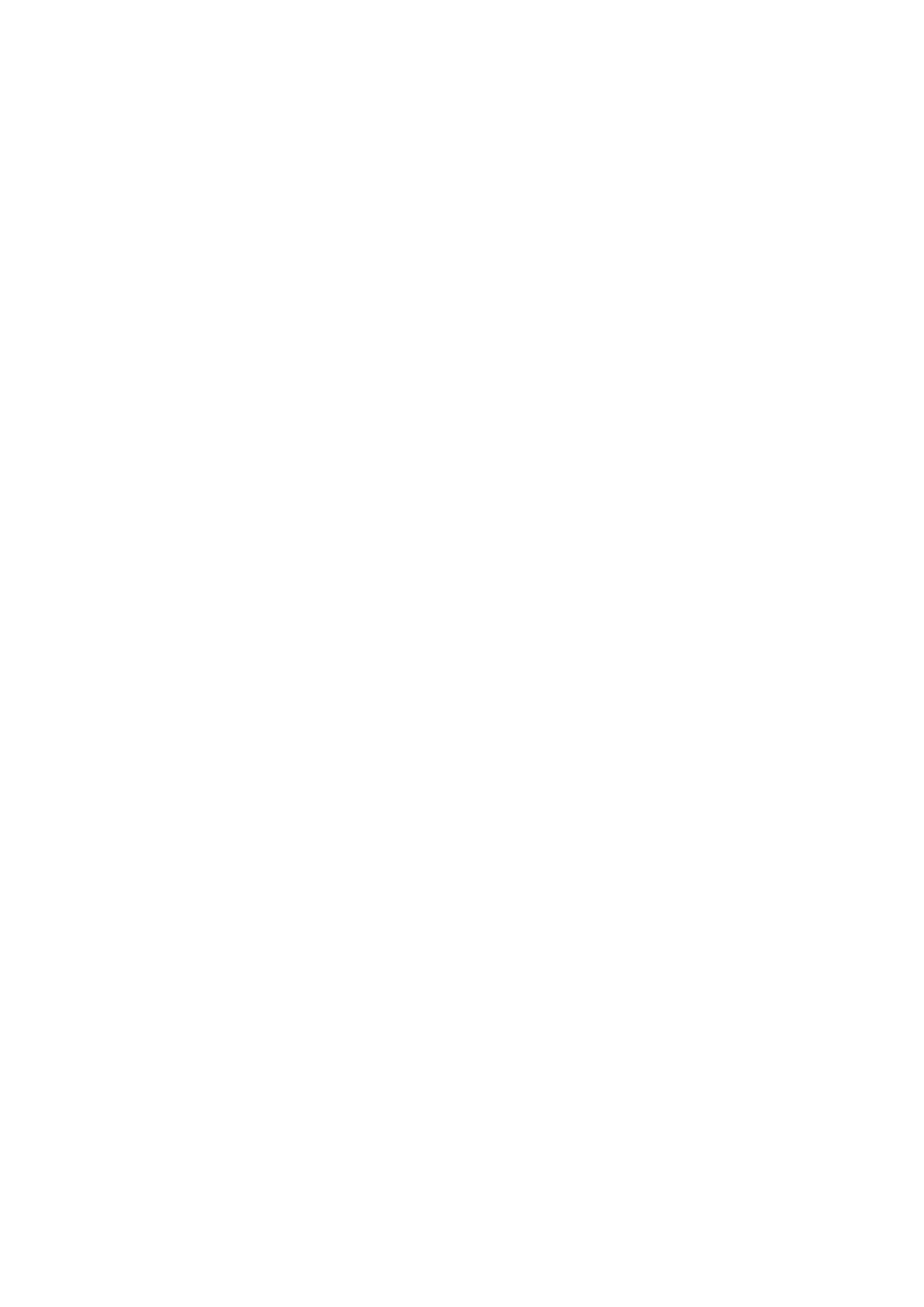# **工程师实习报告版权使用授权书**

Authorization for Copyright Use of Engineer Internship Report

本人确认本实习报告不涉及保密相关内容,允许被公开查阅和借 阅,并授权上海交通大学将工程师实习报告的内容采用影印、缩印或 扫描等复制手段保存和汇编。

I confirm that this internship report does not involve confidentiality related contents and allow it to be consulted and borrowed publicly.

I also authorize Shanghai Jiao Tong University to keep and compile the contents of this report by means of photocopying, abbreviating or scanning.

作者签名(Author's Signature): <br>
企业指导教师签名(Tutor's Signature):

日期 (Date): \_\_\_\_\_年 \_\_月 \_\_日 日期 (Date): \_\_\_\_\_年 \_\_月 \_\_日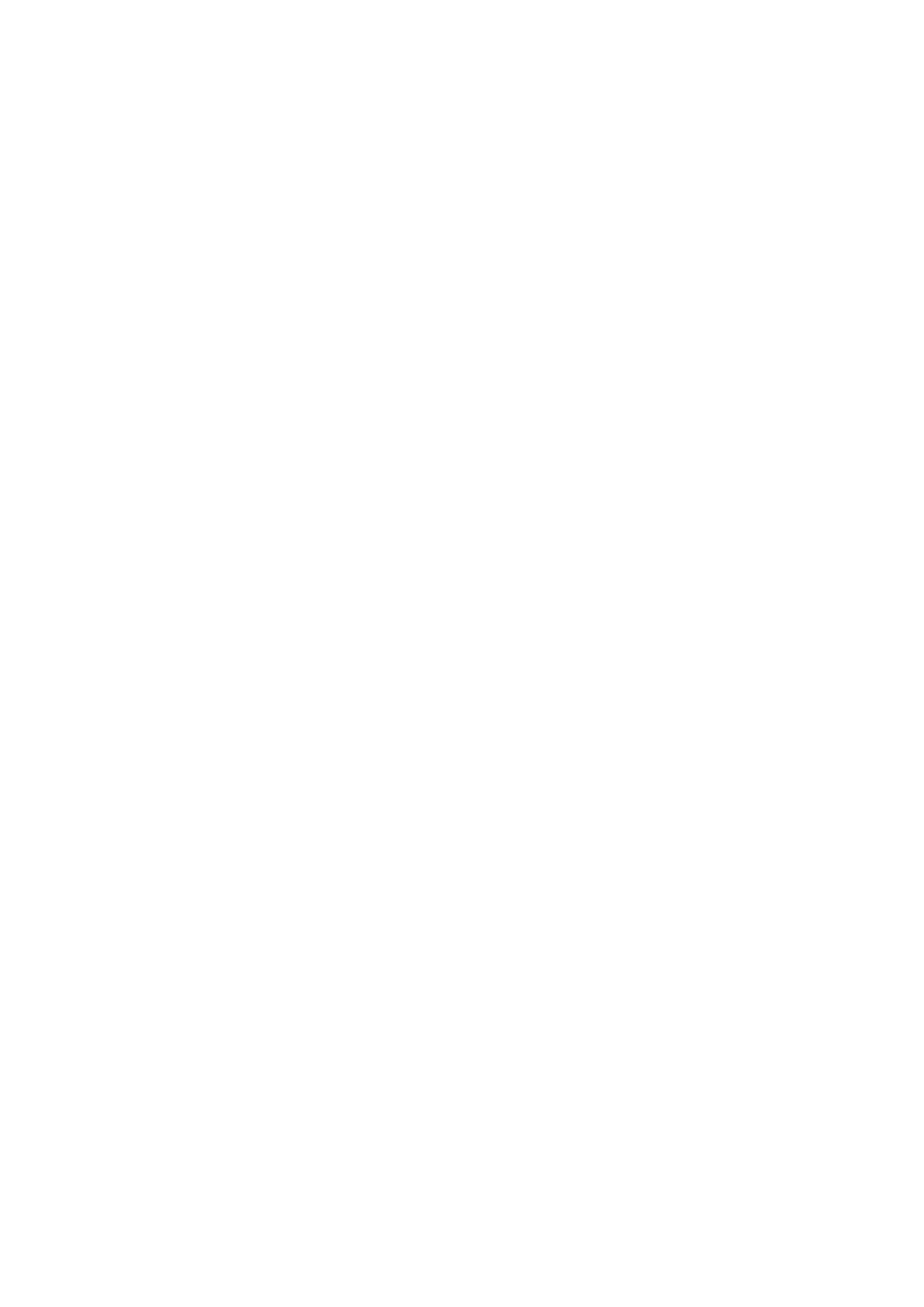

## **摘 要**

中文摘要需要两页,请注意中文大段落的缩进!

《三国演义》,全名为《三国志通俗演义》,又称作《三国志传》、《三国全 传》、《三国英雄志传》,是中国第一部长篇历史章回小说。作者一般被认为是元 末明初的罗贯中。虚实结合,曲尽其妙,是四大名著中唯一根据历史事实(《三国 志》)改编之小说,但也让许多人误以为《三国演义》的内容就是中国三国时期的 正史。明末清初文学家、戏曲家李渔有言曰:"演义一书之奇,足以使学士读之而 快,委巷不学之人读之而亦快;英雄豪杰读之而快,凡夫俗子读之而亦快。"

《三国演义》描写的是从东汉末年到西晋初年近百年间的历史,反映了三国时 代的政治军事斗争以及各类社会矛盾的渗透与转化。在对三国态度上,尊刘反曹 鄙吴是民间的主要倾向,以刘备集团作为描写的中心,隐含着人民对汉室复兴的 希望和皇室正统思想,尽管这些旧有观点已不容于今日。清人毛氏父子批改三国 演义时,把明代流传下来的版本中不实讥望、怪力乱神之处删除勘正。鲁迅在《中 国小说的历史的变迁》称:"因为三国的事情,不像五代那样纷乱;又不像楚汉那 样简单;恰是不简不繁,适于作小说。而且三国时的英雄,智术武勇,非常动人, 所以人都喜欢取来作小说的材料。"

《三国演义》精于塑造人物形象,能通过叙述人物的行动和举止来反映人物独 特个性。如诸葛亮、刘备、曹操、关羽、张飞等早已深入民心,性格突出,全赖罗 贯中绘形绘声和生动逼真的描写,令读者如见其人,如闻其声。结构宏伟紧密,全 书人物众多,头绪纷繁,情节复杂,惟作者能以蜀汉为中心,抓紧魏蜀吴三国间的 冲突矛盾,写来井井有条,脉络清晰,规模宏大。语言方面夹用文言白话,明快生 动,既吸收古代文言的精华,亦加以适当的通俗化,故能"文不甚深,言不甚俗", 收雅俗共赏之艺术效果。

《三国演义》,全名为《三国志通俗演义》,又称作《三国志传》、《三国全 传》、《三国英雄志传》,是中国第一部长篇历史章回小说。作者一般被认为是元 末明初的罗贯中。虚实结合,曲尽其妙,是四大名著中唯一根据历史事实(《三国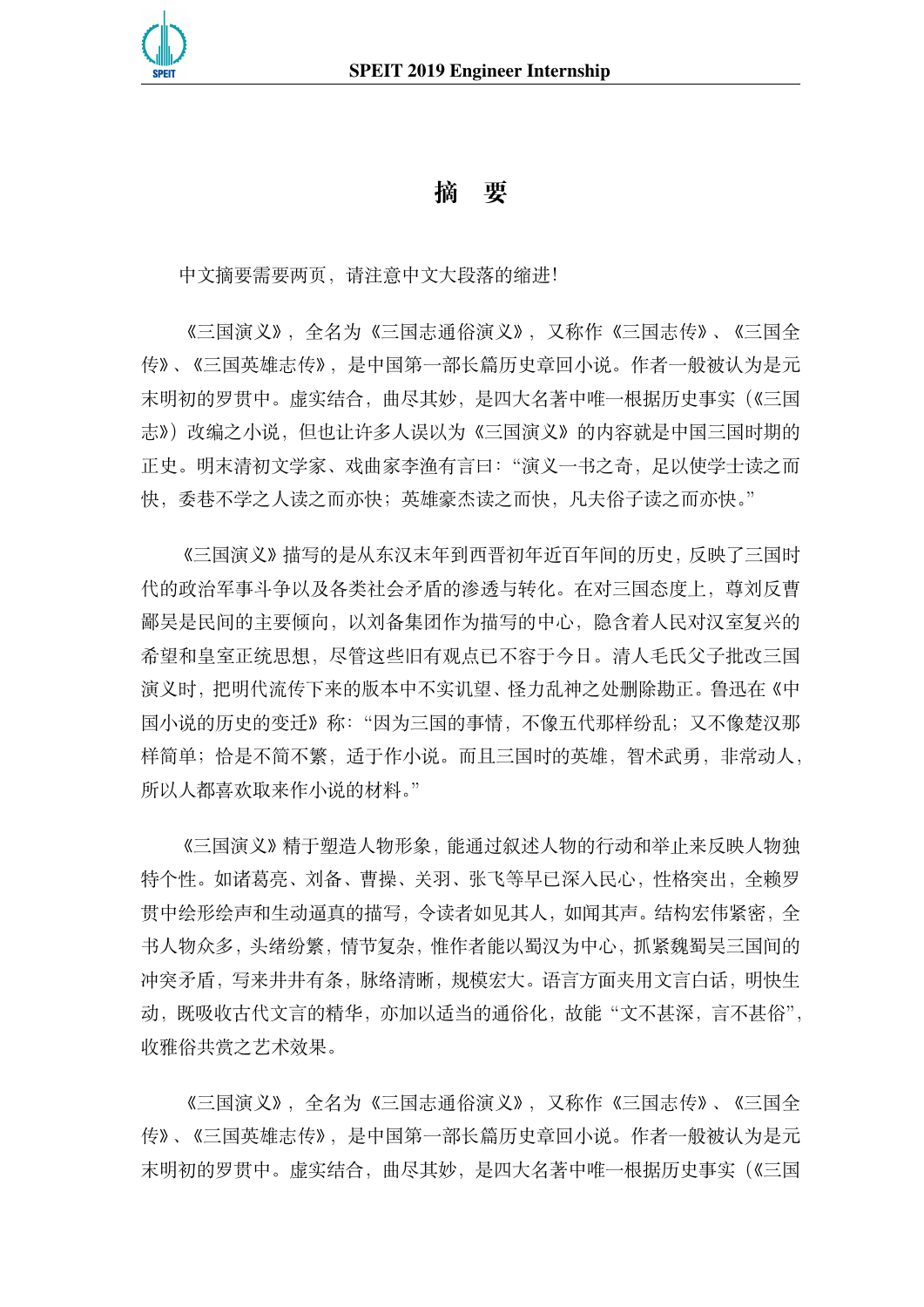

志》)改编之小说,但也让许多人误以为《三国演义》的内容就是中国三国时期的 正史。明末清初文学家、戏曲家李渔有言曰:"演义一书之奇,足以使学士读之而 快,委巷不学之人读之而亦快;英雄豪杰读之而快,凡夫俗子读之而亦快。"

《三国演义》描写的是从东汉末年到西晋初年近百年间的历史,反映了三国时 代的政治军事斗争以及各类社会矛盾的渗透与转化。在对三国态度上,尊刘反曹 鄙吴是民间的主要倾向,以刘备集团作为描写的中心,隐含着人民对汉室复兴的 希望和皇室正统思想,尽管这些旧有观点已不容于今日。清人毛氏父子批改三国 演义时,把明代流传下来的版本中不实讥望、怪力乱神之处删除勘正。鲁迅在《中 国小说的历史的变迁》称:"因为三国的事情,不像五代那样纷乱;又不像楚汉那 样简单;恰是不简不繁,适于作小说。而且三国时的英雄,智术武勇,非常动人, 所以人都喜欢取来作小说的材料。"

《三国演义》精于塑造人物形象,能通过叙述人物的行动和举止来反映人物独 特个性。如诸葛亮、刘备、曹操、关羽、张飞等早已深入民心,性格突出,全赖罗 贯中绘形绘声和生动逼真的描写,令读者如见其人,如闻其声。结构宏伟紧密,全 书人物众多,头绪纷繁,情节复杂,惟作者能以蜀汉为中心,抓紧魏蜀吴三国间的 冲突矛盾,写来井井有条,脉络清晰,规模宏大。语言方面夹用文言白话,明快生 动,既吸收古代文言的精华,亦加以适当的通俗化,故能"文不甚深,言不甚俗", 收雅俗共赏之艺术效果。

**关键词:**三国演义,小说,历史,文学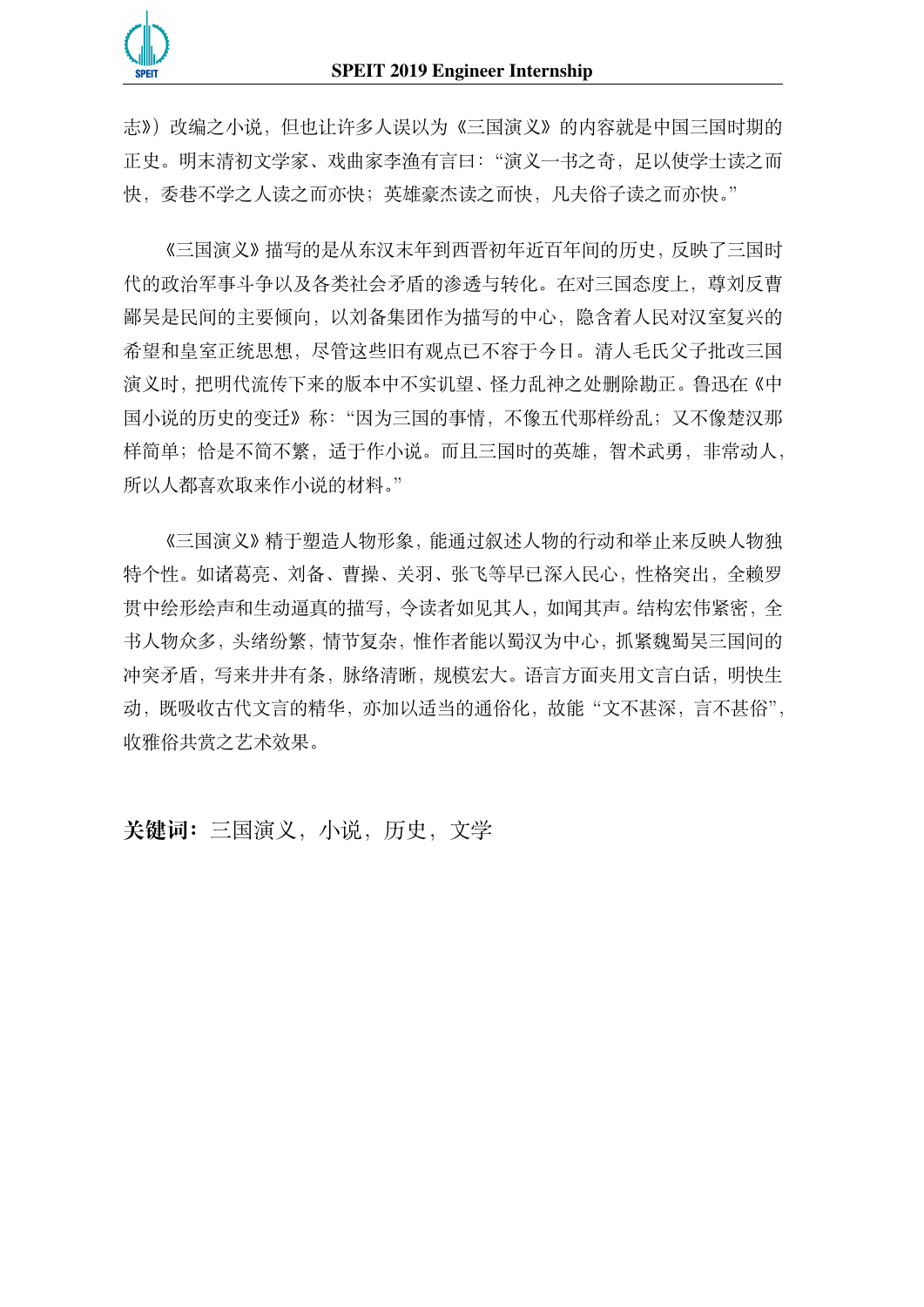

# **ABSTRACT**

One-page english abstract.

Romance of the Three Kingdoms is a 14th-century historical novel attributed to Luo Guanzhong. It is set in the turbulent years towards the end of the Han dynasty and the Three Kingdoms period in Chinese history, starting in 169 AD and ending with the reunification of the land in 280.

The story –part historical, part legend, and part mythical –romanticises and dramatises the lives of feudal lords and their retainers, who tried to replace the dwindling Han dynasty or restore it. While the novel follows hundreds of characters, the focus is mainly on the three power blocs that emerged from the remnants of the Han dynasty, and would eventually form the three states of Cao Wei, Shu Han, and Eastern Wu. The novel deals with the plots, personal and military battles, intrigues, and struggles of these states to achieve dominance for almost 100 years.

Romance of the Three Kingdoms is acclaimed as one of the Four Great Classical Novels of Chinese literature; it has a total of 800,000 words and nearly a thousand dramatic characters (mostly historical) in 120 chapters. The novel is among the most beloved works of literature in East Asia, and its literary influence in the region has been compared to that of the works of Shakespeare on English literature. It is arguably the most widely read historical novel in late imperial and modern China.

**Key words:** Romance of the Three Kingdoms, novel, history, literature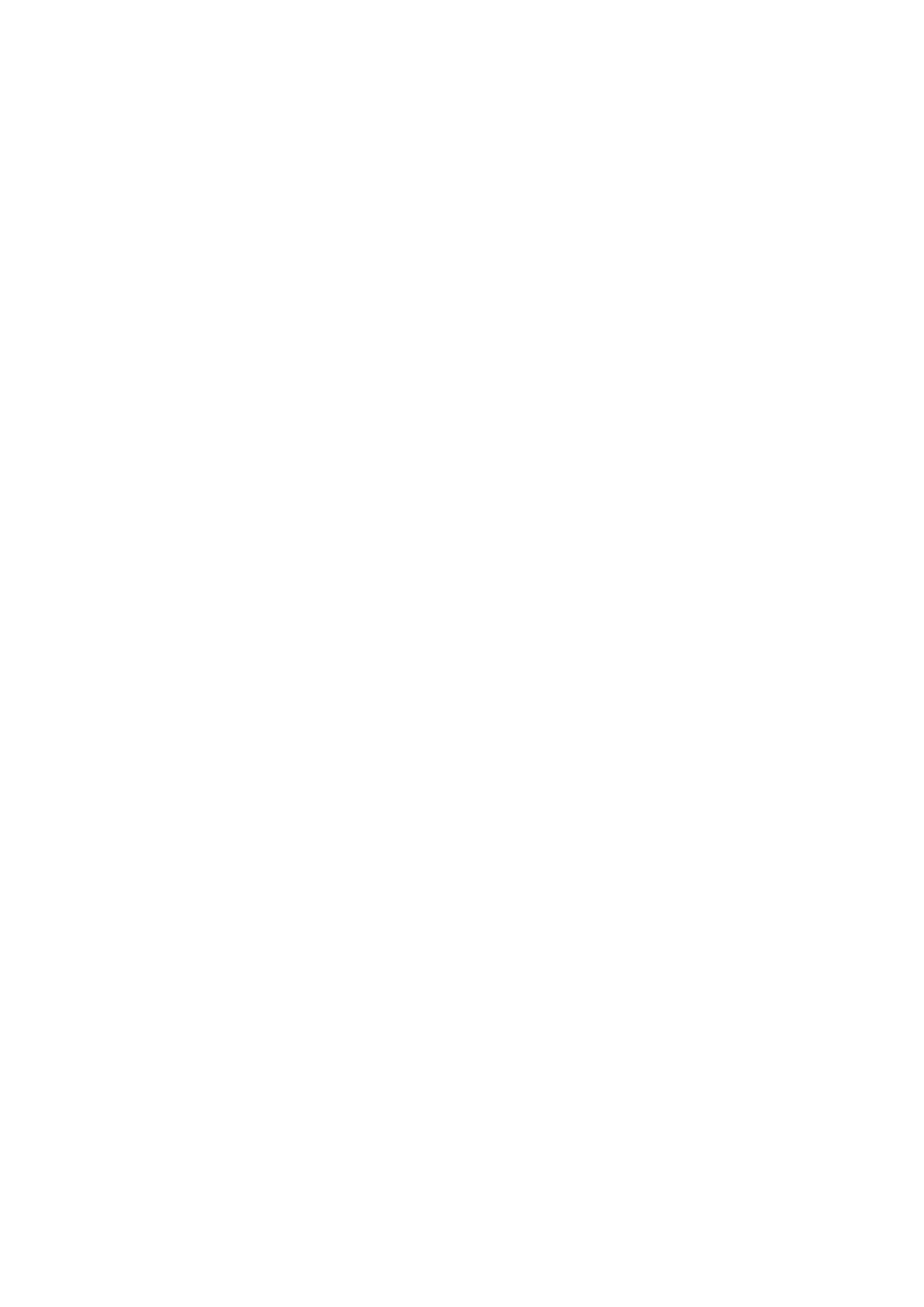

# **Contents**

|                                                              | Chapter 1 这是什么                                            | 1                       |  |  |  |  |  |  |
|--------------------------------------------------------------|-----------------------------------------------------------|-------------------------|--|--|--|--|--|--|
| 1.1                                                          | 使用模板                                                      | $\mathbf{1}$            |  |  |  |  |  |  |
|                                                              | 1.1.1                                                     | $\mathbf{1}$            |  |  |  |  |  |  |
|                                                              | 1.1.2                                                     | $\mathbf{1}$            |  |  |  |  |  |  |
|                                                              | Chapter 2 LAT <sub>F</sub> X 排版例子                         | $\overline{\mathbf{4}}$ |  |  |  |  |  |  |
| 2.1                                                          |                                                           | $\overline{4}$          |  |  |  |  |  |  |
|                                                              | 2.1.1                                                     | $\overline{4}$          |  |  |  |  |  |  |
|                                                              | 2.1.2                                                     | $\overline{4}$          |  |  |  |  |  |  |
|                                                              | 2.1.3                                                     | $\overline{4}$          |  |  |  |  |  |  |
| 2.2                                                          |                                                           | 5                       |  |  |  |  |  |  |
|                                                              | 2.2.1                                                     | 5                       |  |  |  |  |  |  |
|                                                              | 2.2.2                                                     | 5                       |  |  |  |  |  |  |
|                                                              | 2.2.3<br><u> 定理环境 ...................................</u> | 6                       |  |  |  |  |  |  |
| 2.3                                                          |                                                           | $\tau$                  |  |  |  |  |  |  |
|                                                              | 2.3.1                                                     | $\overline{7}$          |  |  |  |  |  |  |
|                                                              | 2.3.2                                                     | 8                       |  |  |  |  |  |  |
|                                                              | 2.3.3                                                     | 8                       |  |  |  |  |  |  |
| 2.4                                                          | 表格                                                        | 9                       |  |  |  |  |  |  |
| <b>Chapter 3 Plot of Romance of the Three Kingdoms</b><br>10 |                                                           |                         |  |  |  |  |  |  |
| 3.1                                                          |                                                           | 10                      |  |  |  |  |  |  |
| 3.2                                                          |                                                           | 10                      |  |  |  |  |  |  |
| 3.3                                                          |                                                           | 11                      |  |  |  |  |  |  |
| <b>References</b>                                            |                                                           |                         |  |  |  |  |  |  |
| <b>Appendix A Maxwell Equations</b>                          |                                                           |                         |  |  |  |  |  |  |
| Appendix B 从 CJK-LIFX 转向 XyTFX<br>14                         |                                                           |                         |  |  |  |  |  |  |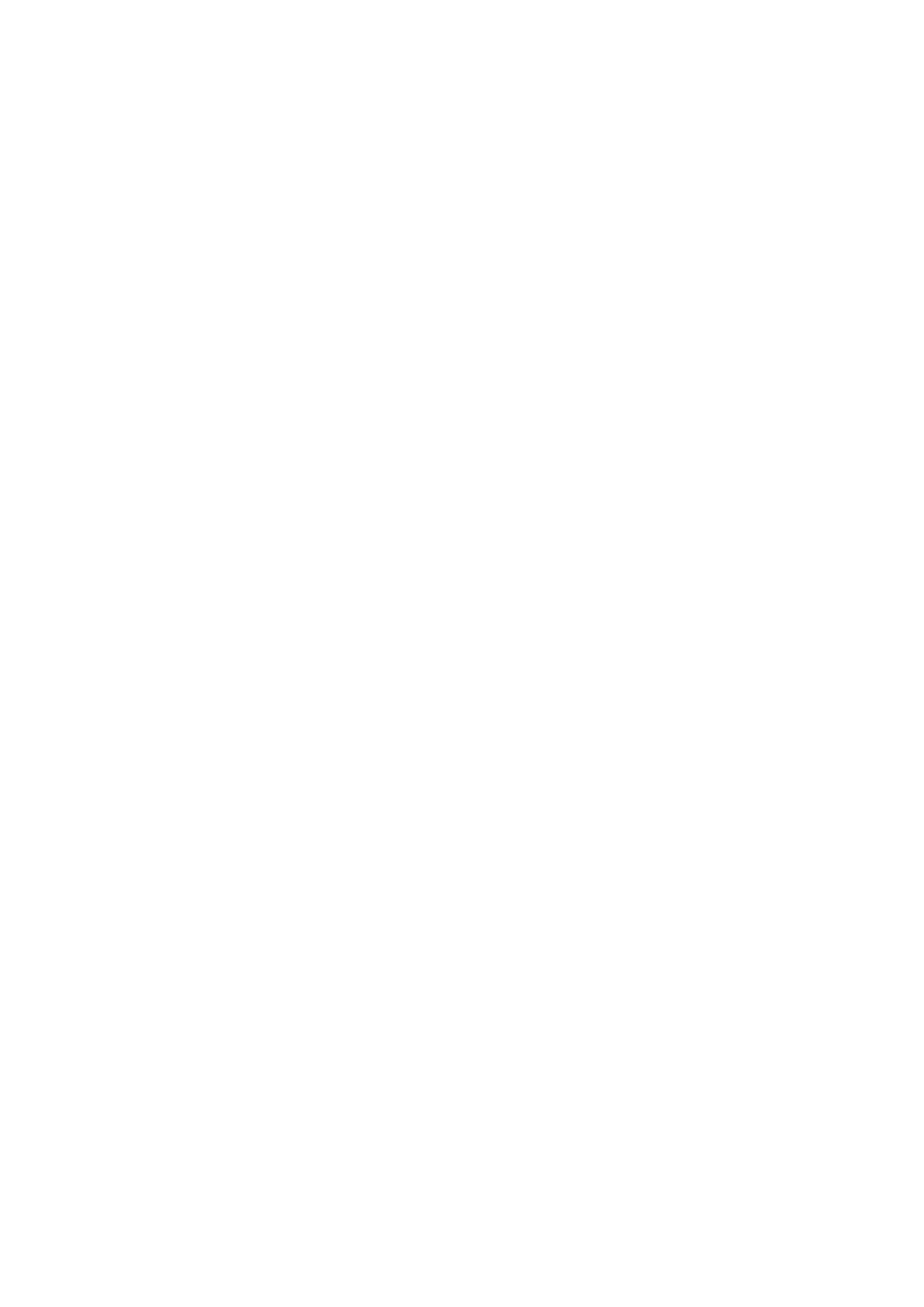<span id="page-10-0"></span>

# **Chapter 1 这是什么**

这是上海交通大学 (非官方) 学位论文 LTEX<sup>[\[1](#page-21-1)]</sup> 模板,当前版本是 v0.10。

最早的一版学位模板是一位热心的物理系同学制作的。那份模板参考了自动 化所学位论文模板,使用了 CASthesis.cls 文档类,中文字符处理则采用当时最为 流行的 CJK-LATpX 方案。我根据交大研究生院对学位论文的要求<sup>[1](#page-10-4)</sup>, 结合少量个 人审美喜好,完成了一份基本可用的交大 LATEX 学位论文模板。但是,搭建一个 CJK-LATFX 环境并不简单, 单单在 Linux 下配置环境和添加中文字体, 就足够让新 手打退堂鼓。在 William Wang 的建议下, 我开始着手把模板向 XqTpX 引擎移植。他 完成了最初的移植,多亏了他出色的工作,后续的改善工作也得以顺利进行。

## <span id="page-10-2"></span><span id="page-10-1"></span>**1.1 使用模板**

### **1.1.1 准备工作**

要使用这个模板撰写学位论文,需要在 *TeX* 系统、*TeX* 技能上有所准备。

- TFX 系统: 所使用的 TFX 系统要支持 X TFX 引擎, 且带有 ctex 2.x 宏包, 以 2017 年或更新版本的完整 TeXLive、MacTeX 发行版为佳。
- TeX 技能: 尽管提供了对模板的必要说明, 但这不是一份"LATEX 入门文档"。在 使用前请先通读其他入门文档。
- 针对 Windows 用户的额外需求:学位论文模本分别使用 git 和 GNUMake 进行版 本控制和构建, 建议从 Cygwin<sup>[2](#page-10-5)</sup>安装这两个工具。

#### <span id="page-10-3"></span>**1.1.2 模板选项**

sjtuthesis 提供了一些常用选项, 在 thesis.tex 在导入 sjtuthesis 模板类时, 可以组合 使用。这些选项包括:

<span id="page-10-5"></span><span id="page-10-4"></span><sup>1</sup><http://www.gs.sjtu.edu.cn/policy/fileShow.ahtml?id=130> <sup>2</sup><http://cygwin.com>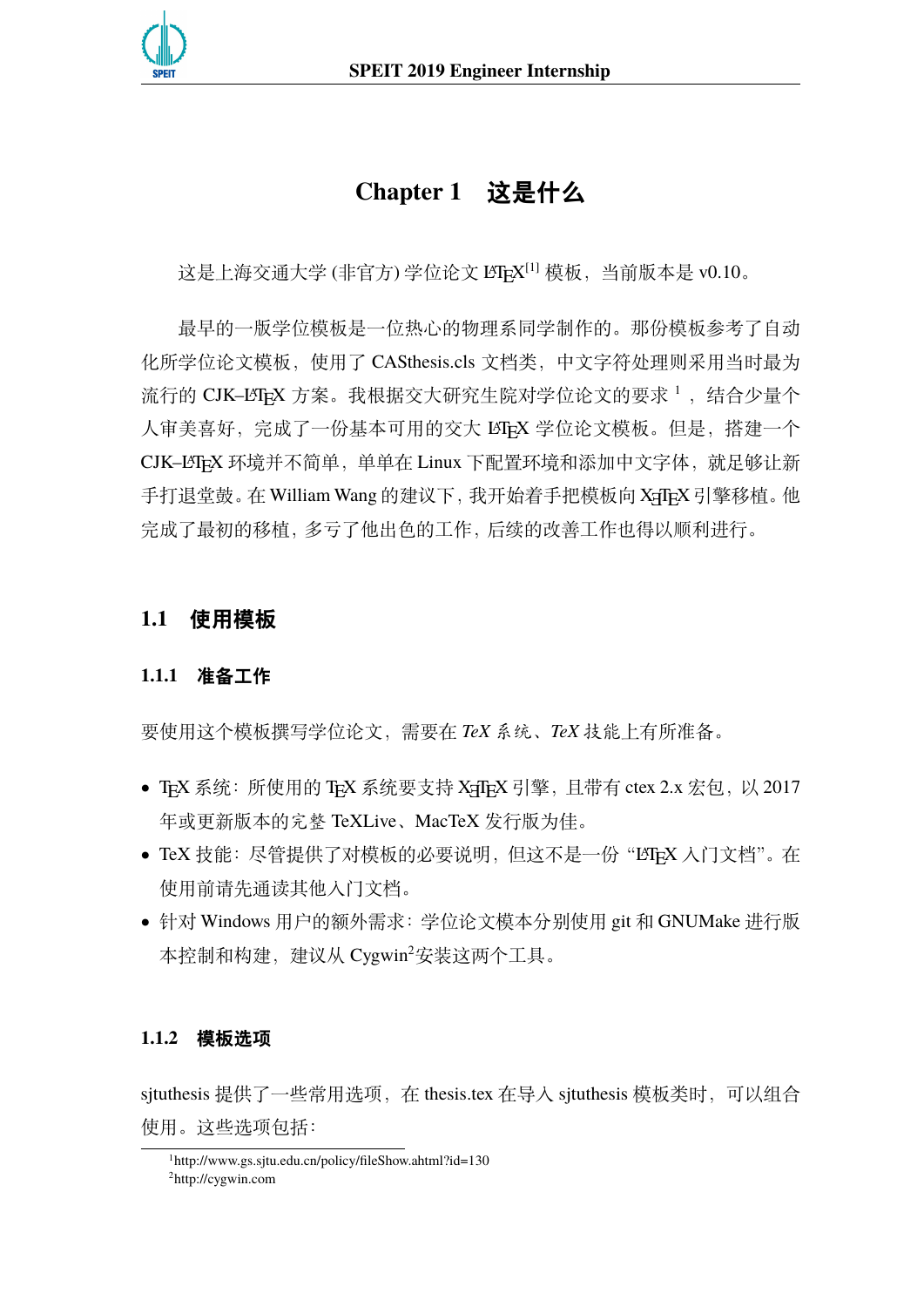

- 学位类型:bachelor(学位)、master(硕士)、doctor(博士),是必选项。
- 中文字体:fandol(Fandol 开源字体)、windows(Windows 系统下的中文字体)、 mac(macOS 系统下的华文字体)、ubuntu(Ubuntu 系统下的文泉驿和文鼎字体)、 adobe(Adobe 公司的中文字体)、founder(方正公司的中文字体),默认根据操作系 统自动配置。
- 英文模版:使用 english 选项启用英文模版。
- 盲审选项:使用 review 选项后,论文作者、学号、导师姓名、致谢、发表论文和 参与项目将被隐去。

#### 1.1.2.1 格式控制文件

格式控制文件控制着论文的表现形式,包括sjtuthesis.cfg和sjtuthesis.cls。其中,"cls" 控制论文主体格式, "cfg"为配置文件。

#### 1.1.2.2 主控文件 thesis.tex

主控文件 thesis.tex 的作用就是将你分散在多个文件中的内容"整合"成一篇完整 的论文。使用这个模板撰写学位论文时,你的学位论文内容和素材会被"拆散"到 各个文件中:譬如各章正文、各个附录、各章参考文献等等。在 thesis.tex 中通过 "include"命令将论文的各个部分包含进来,从而形成一篇结构完成的论文。对模 板定制时引入的宏包,建议放在导言区。

1.1.2.3 各章源文件 tex

这一部分是论文的主体,是以"章"为单位划分的,包括:

- 中英文摘要 (abstract.tex)。前言 (frontmatter) 的其他部分,中英文封面、原创性 声明、授权信息在 sjtuthesis.cls 中定义,不单独分离为 tex 文件。不单独弄成文 件。
- 正文 (mainmatter)——学位论文正文的各章内容,源文件是 chapter*xxx*.tex。
- 附录(app*xx*.tex)、致谢(ack.tex)、攻读学位论文期间发表的学术论文目录(pub.tex)、 个人简历 (resume.tex) 组成正文后的部分 (backmatter)。参考文献列表由 bibtex 插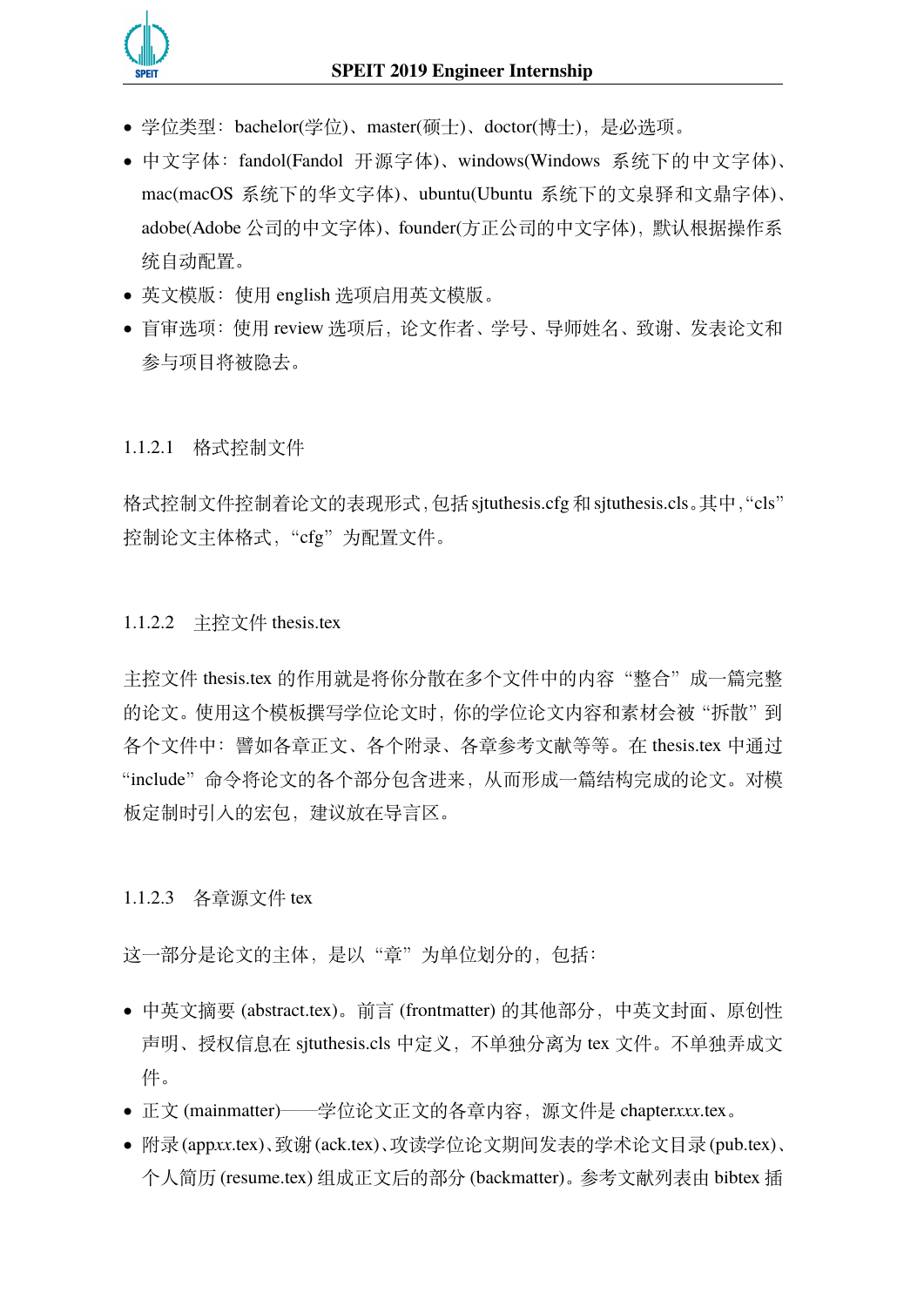入,不作为一个单独的文件。

1.1.2.4 图片文件夹 figure

figure 文件夹放置了需要插入文档中的图片文件 (支持 PNG/JPG/PDF/EPS 格式的 图片),可以在按照章节划分子目录。模板文件中使用\graphicspath 命令定义 了图片存储的顶层目录, 在插入图片时, 顶层目录名"figure"可省略。

1.1.2.5 参考文献数据库 bib

目前参考文件数据库目录只存放一个参考文件数据库 thesis.bib。关于参考文献引 用,可参考第[2](#page-13-0)章中的例子。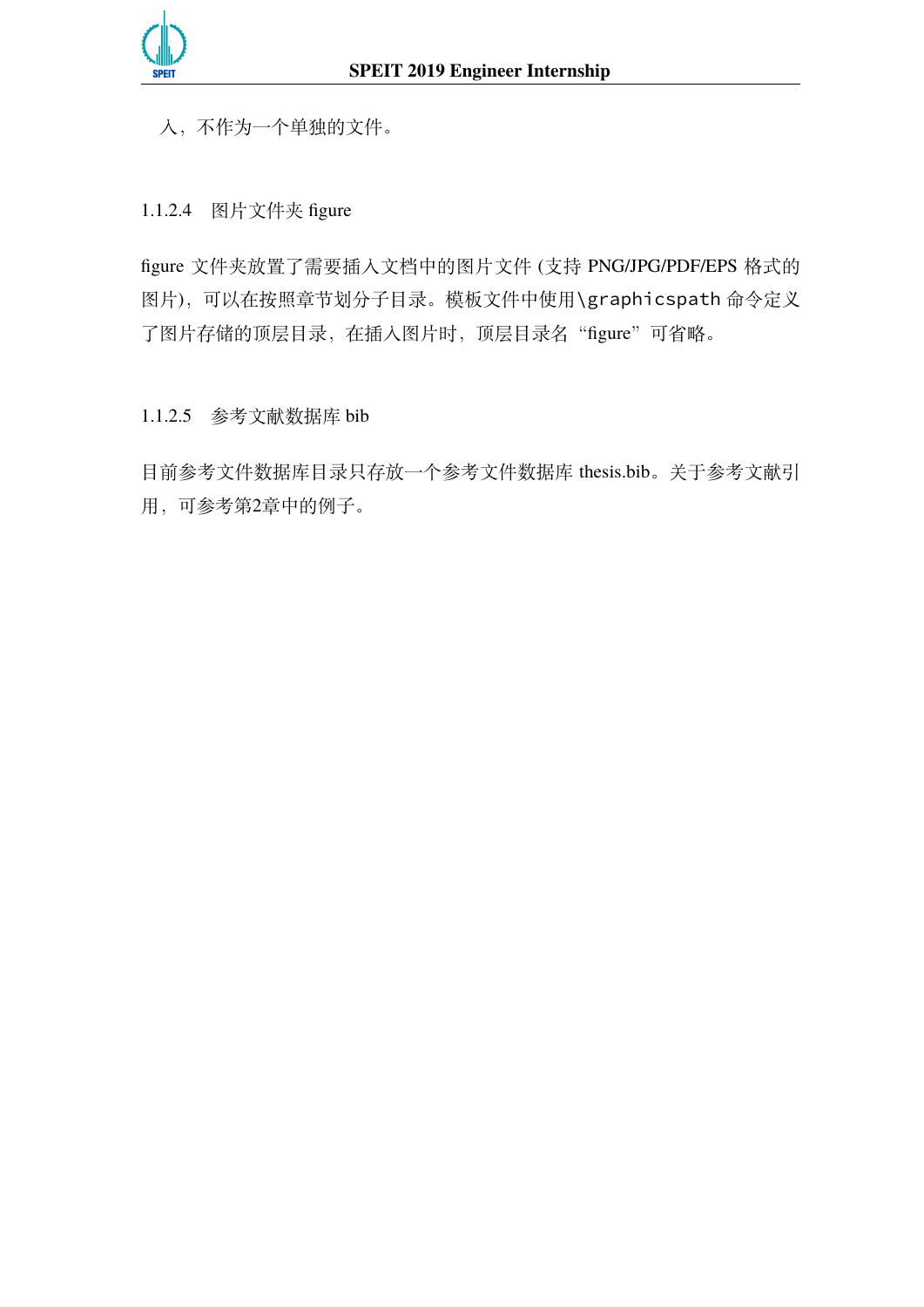<span id="page-13-0"></span>

# **Chapter 2 LATEX 排版例子**

## <span id="page-13-2"></span><span id="page-13-1"></span>**2.1 列表环境**

#### **2.1.1 无序列表**

以下是一个无序列表的例子,列表的每个条目单独分段。

- 这是一个无序列表。
- 这是一个无序列表。
- 这是一个无序列表。

使用itemize\* 环境可以创建行内无序列表。• 这是一个无序列表。• 这是一个无 序列表。• 这是一个无序列表。行内无序列表条目不单独分段,所有内容直接插入 在原文的段落中。

#### <span id="page-13-3"></span>**2.1.2 有序列表**

使用环境enumerate和enumerate\*创建有序列表, 使用方法无序列表类似。

- 1. 这是一个有序列表。
- 2. 这是一个有序列表。
- 3. 这是一个有序列表。

#### <span id="page-13-4"></span>**2.1.3 自定义列表样式**

可以使用label 参数控制列表的样式,详细可以参考 WikiBooks<sup>[1](#page-13-5)</sup>。比如一个自定 义样式的行内有序列表 *a)* 这是一个自定义样式有序列表。*b)* 这是一个自定义样式 有序列表。*c)* 这是一个自定义样式有序列表。

<span id="page-13-5"></span><sup>1</sup>[https://en.wikibooks.org/wiki/LaTeX/List\\_Structures#Customizing\\_lists](https://en.wikibooks.org/wiki/LaTeX/List_Structures#Customizing_lists)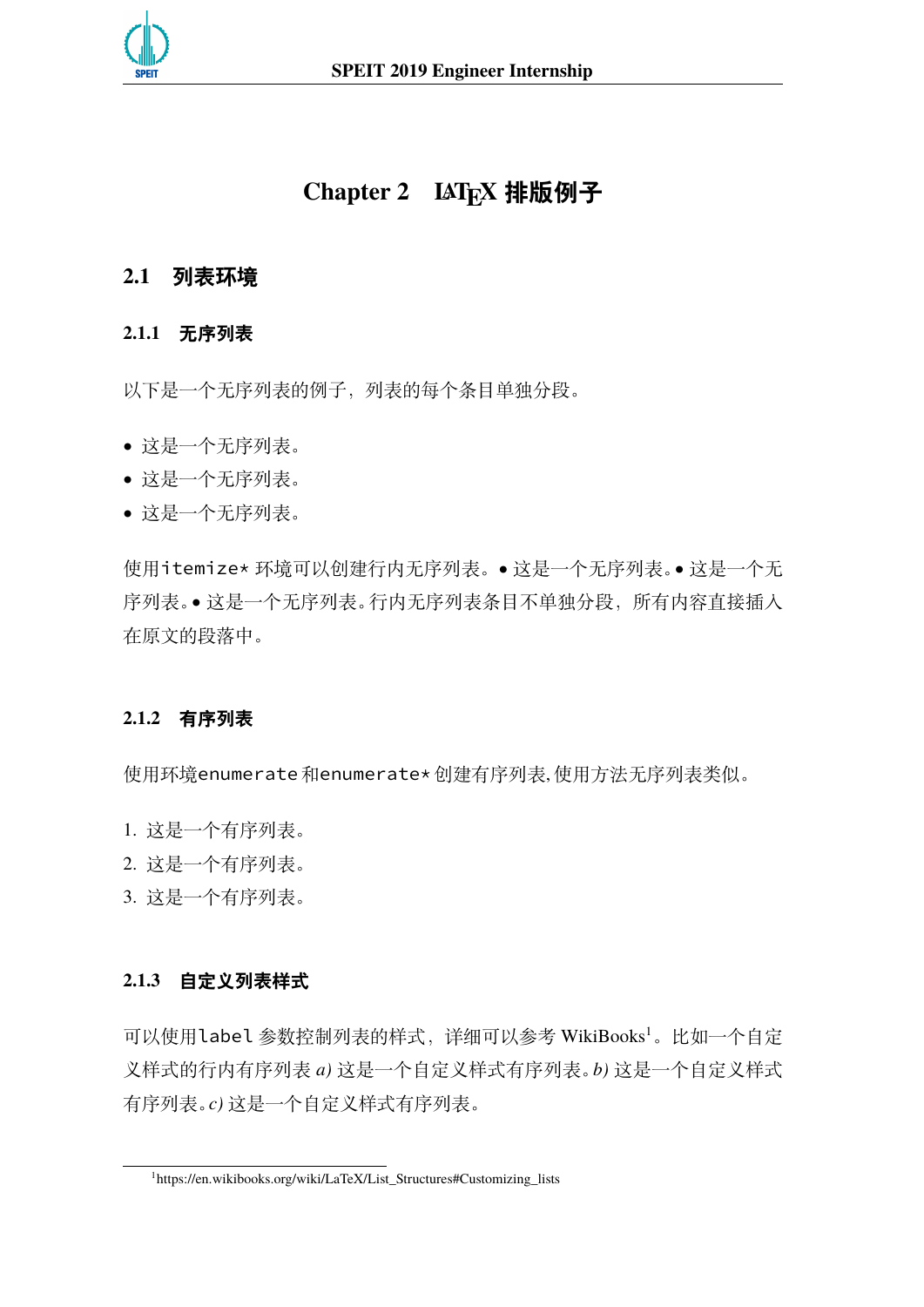

## <span id="page-14-1"></span><span id="page-14-0"></span>**2.2 数学排版**

## **2.2.1 公式排版**

这里有举一个长公式排版的例子,来自《[Math mode](http://www.tex.ac.uk/tex-archive/info/math/voss/mathmode/Mathmode.pdf)》:

$$
\frac{1}{2}\Delta(f_{ij}f^{ij}) = 2\left(\sum_{i < j} \chi_{ij}(\sigma_i - \sigma_j)^2 + f^{ij}\nabla_j \nabla_i(\Delta f) + \nabla_k f_{ij}\nabla^k f^{ij} + f^{ij}f^k \left[2\nabla_i R_{jk} - \nabla_k R_{ij}\right]\right) \tag{2-1}
$$

#### <span id="page-14-2"></span>**2.2.2 SI 单位**

使用siunitx 宏包可以方便地输入 SI 单位制单位,例如\SI{5}{\um} 可以得  $\overline{\mathfrak{B}}$ 5 μm。

2.2.2.1 一个四级标题

这是全文唯一的一个四级标题。在这部分中将演示了 mathtools 宏包中可伸长符号 (箭头、等号的例子)的例子。

$$
A \xleftarrow[n=0]{n>0} B \xrightarrow[LongLongLongLong
$$

又如:

$$
f(x) \xleftrightarrow{\begin{array}{c} A=B\\ \xrightarrow{above} \\ below \end{array}} B \tag{2-2}
$$
  
\n
$$
\xleftrightarrow{\begin{array}{c} above \\ below \end{array}} B \tag{2-3}
$$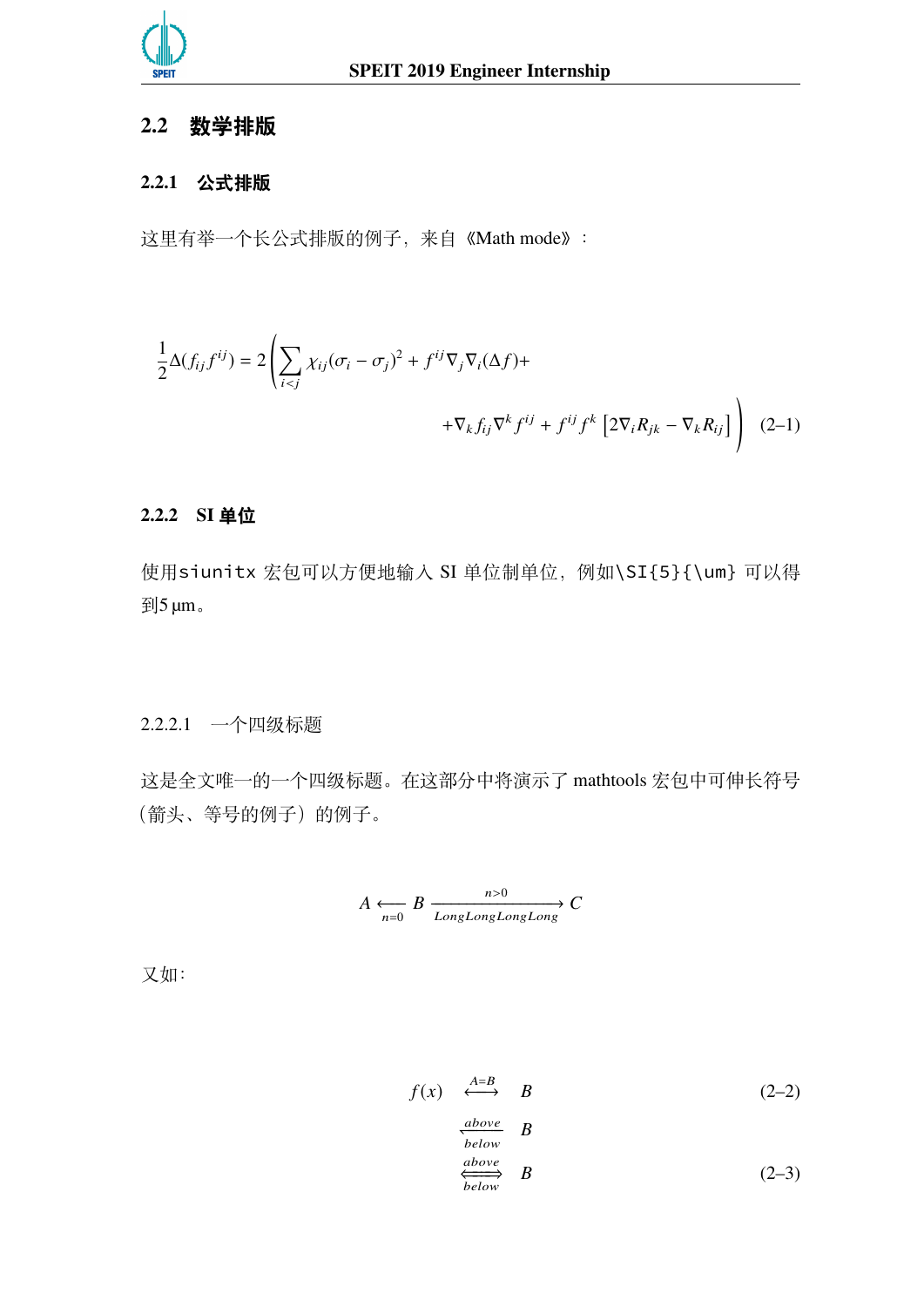

#### <span id="page-15-0"></span>**2.2.3 定理环境**

模板中定义了丰富的定理环境 algo(算法),thm(定理),lem(引理),prop(命题),cor(推 论),defn(定义),conj(猜想),exmp(例),rem(注),case(情形),bthm(断言定理),blem(断 言引理),bprop(断言命题),bcor(断言推论)。amsmath 还提供了一个 proof(证明) 的 环境。这里举一个"定理"和"证明"的例子。

<span id="page-15-1"></span>Theorem 2.1 (留数定理). 假设 *U* 是复平面上的一个单连通开子集,  $a_1, \ldots, a_n$  是 复平面上有限个点, f 是定义在 U\{a1,...,an} 上的全纯函数, 如果 γ 是一条把 *a*1, . . . , *a*<sup>n</sup> 包围起来的可求长曲线,但不经过任何一个 *a*k,并且其起点与终点重合, 那么:

$$
\oint_{\gamma} f(z) dz = 2\pi i \sum_{k=1}^{n} I(\gamma, a_k) \text{Res}(f, a_k)
$$
\n(2-4)

 $\psi \notin \mathcal{X}$  γ 是若尔当曲线, 那么 I(γ,  $a_k$ ) = 1, 因此:

$$
\oint_{\gamma} f(z) dz = 2\pi i \sum_{k=1}^{n} \text{Res}(f, a_k)
$$
\n(2-5)

在这里,Res( *f*, *a*<sup>k</sup> ) 表示 *f* 在点 *a*<sup>k</sup> 的留数,I(γ, *a*<sup>k</sup> ) 表示 γ 关于点 *a*<sup>k</sup> 的卷绕数。卷 绕数是一个整数,它描述了曲线 γ 绕过点 *a*<sup>k</sup> 的次数。如果 γ 依逆时针方向绕着 *a*<sup>k</sup> 移动,卷绕数就是一个正数,如果 γ 根本不绕过 *a*k,卷绕数就是零。

定理*[2.1](#page-15-1)*的证明。

*Proof.* 首先,由……

其次,……

所以…… □

上面的公式例子中,有一些细节希望大家注意。微分号 d 应该使用"直立体"也就 是用 mathrm 包围起来。并且,微分号和被积函数之间应该有一段小间隔,可以插 入\, 得到。斜体的 *d* 通常只作为一般变量。i,j 作为虚数单位时, 也应该使用"直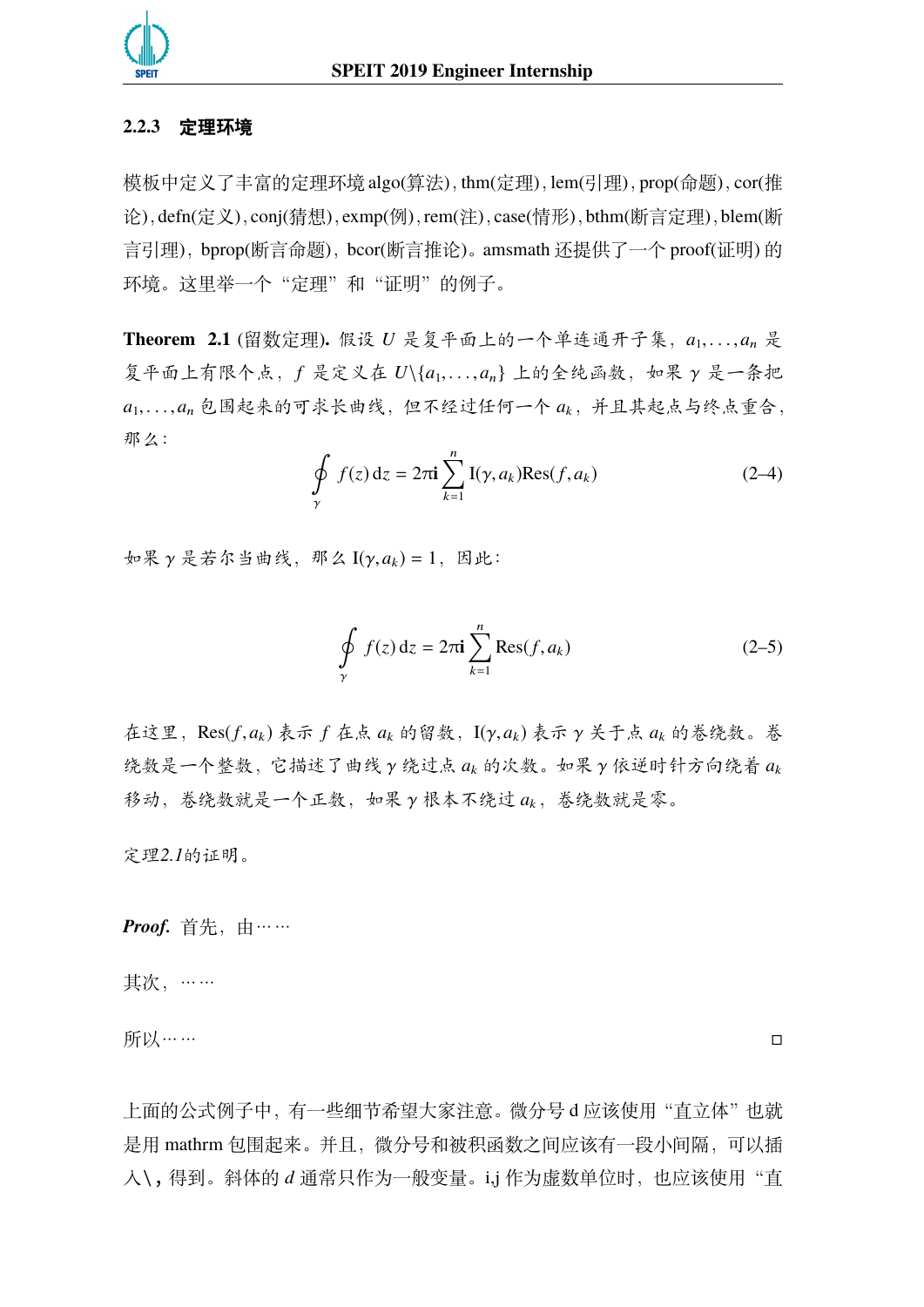

立体"为了明显,还加上了粗体,例如\mathbf{i}。斜体 *i*, *j* 通常用作表示"序 号"。其他字母在表示常量时,也推荐使用"直立体"譬如,圆周率 π(需要 upgreek 宏包),自然对数的底 e。不过,我个人觉得斜体的 *e* 和 π 很潇洒,在不至于引起 混淆的情况下,我也用这两个字母的斜体表示对应的常量。

# <span id="page-16-1"></span><span id="page-16-0"></span>**2.3 向文档中插入图像**

## **2.3.1 支持的图片格式**

X TEX 可以很方便地插入 PDF、PNG、JPG 格式的图片。

<span id="page-16-2"></span>插入PNG/JPG的例子如[2.1](#page-16-2)所示。这两个水平并列放置的图共享一个"图标题"(table caption),没有各自的小标题。



**Figure 2.1** 中文题图 **Figure 2.1** English caption

这里还有插入 EPS 图像和 PDF 图像的例子, 如图[2.2a](#page-16-3)和图[2.2b](#page-16-3)。这里将 EPS 和 PDF 图片作为子图插入,每个子图有自己的小标题。子图标题使用 subcaption 宏包添 加。

<span id="page-16-3"></span>



**(a)** EPS 图像 **(b)** PDF 图像,注意这个图略矮些。如果标题很长 的话,它会自动换行

**Figure 2.2** 插入 eps 和 pdf 的例子 (使用 subcaptionbox 方式) **Figure 2.2** An EPS and PDF demo with subcaptionbox

更多关于 LATEX 插图的例子可以参考《LATEX [插图指南》](http://www.cs.duke.edu/junhu/Graphics3.pdf)。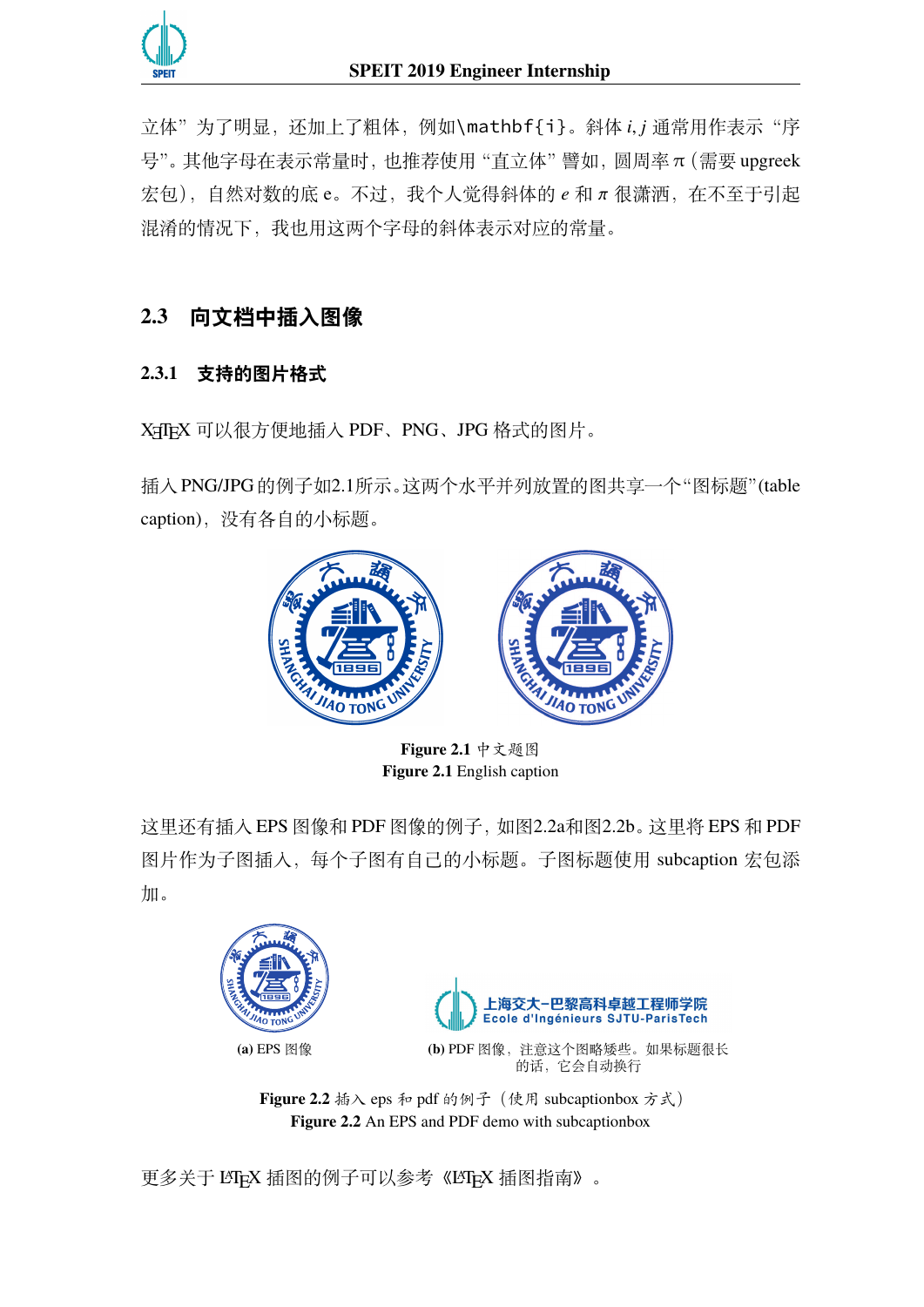





(b) PDF 图像, 注意这个图略矮些。 subfigure 中同一行的子图在顶端对齐。

**Figure 2.3** 插入 eps 和 pdf 的例子(使用 subfigure 方式) **Figure 2.3** An EPS and PDF demo with subfigure

## <span id="page-17-0"></span>**2.3.2 长标题的换行**

图[2.4](#page-17-2)和图[2.5](#page-17-3)都有比较长图标题,通过对比发现,图[2.5](#page-17-3)的换行效果更好一些。其中 使用了 minipage 环境来限制整个浮动体的宽度。

<span id="page-17-2"></span>

<span id="page-17-3"></span>共建的全国重点大学

**Figure 2.4** Where there is a will, there is a way



**Figure 2.5** 上海交通大学是我国历史最悠久的高等学府 之一,是教育部直属、教育部与上海市共建的全国重点 大学

Figure 2.5 Where there is a will, there is a way

### <span id="page-17-1"></span>**2.3.3 添加图注**

当插图中组成部件由数字或字母等编号表示时,可在插图下方添加图注进行说明, 如图[2.6](#page-18-1)所示。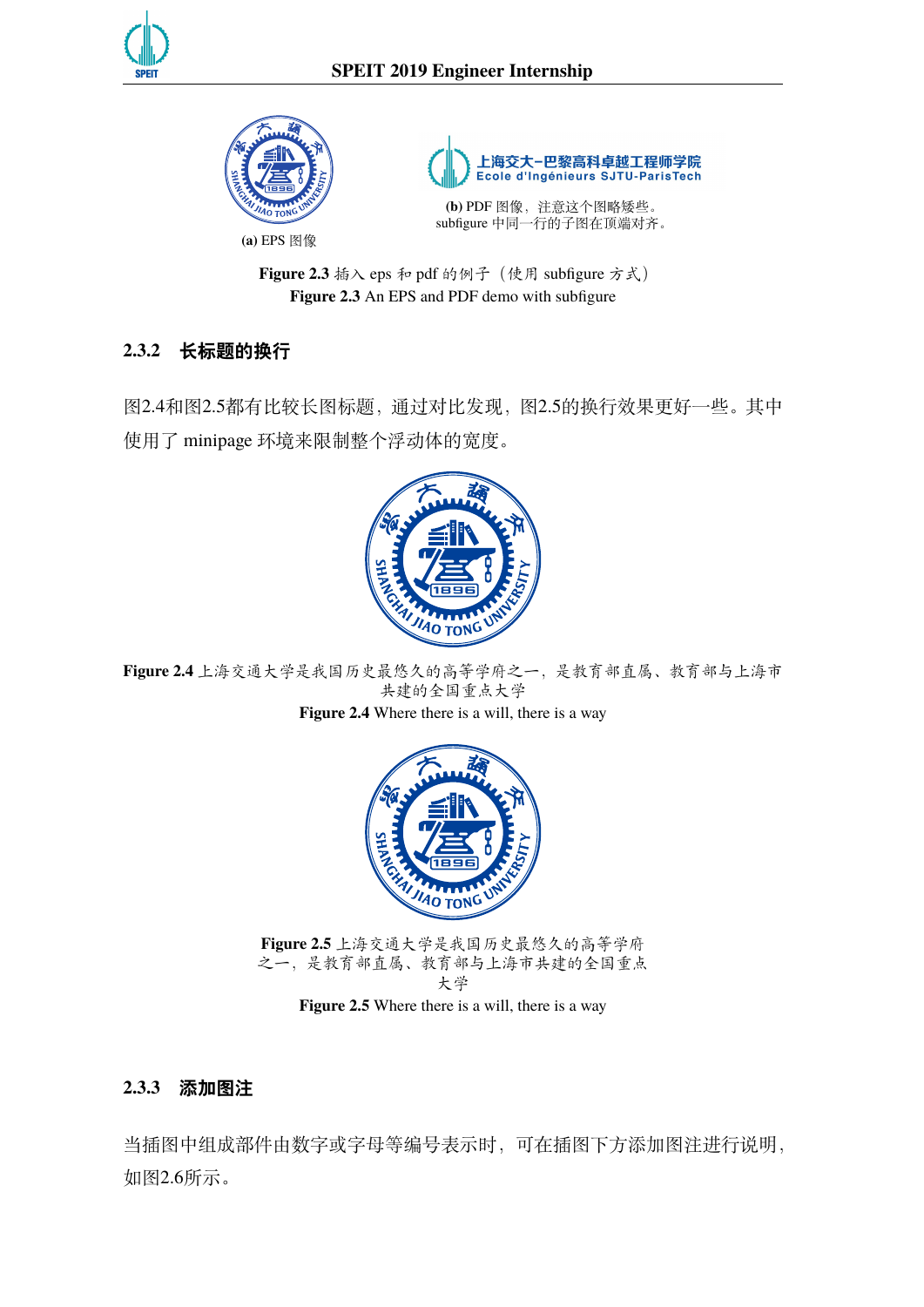<span id="page-18-1"></span>



1. 立柱 2. 提升释放机构 3. 标准冲击加速度计 4. 导轨 5. 重锤 6. 被校力传感器 7. 底座

> **Figure 2.6** 示例图片来源于 [[2\]](#page-21-2) **Figure 2.6** Stay hungry, stay foolish

# <span id="page-18-0"></span>**2.4 表格**

<span id="page-18-2"></span>用 threeparttable 实现带有脚注的表格,如表[2.1](#page-18-2)。

**Table 2.1** 一个带有脚注的表格的例子 **Table 2.1** A Table with footnotes

| total | 20 <sup>1</sup>   |                                                   | 40         |   | 60                                                         |  |
|-------|-------------------|---------------------------------------------------|------------|---|------------------------------------------------------------|--|
|       | www               | k                                                 | <b>WWW</b> | k | www                                                        |  |
|       | 4.22<br>(2.12)    | 120.0140 <sup>2</sup> 333.15 0.0411 444.99 0.1387 |            |   |                                                            |  |
|       | 168.6123<br>6.761 | 10.86<br>0.007                                    |            |   | 255.37 0.0353 376.14 0.1058<br>235.37 0.0267 348.66 0.1010 |  |

 $<sup>1</sup>$  the first note.</sup>

 $2$  the second note.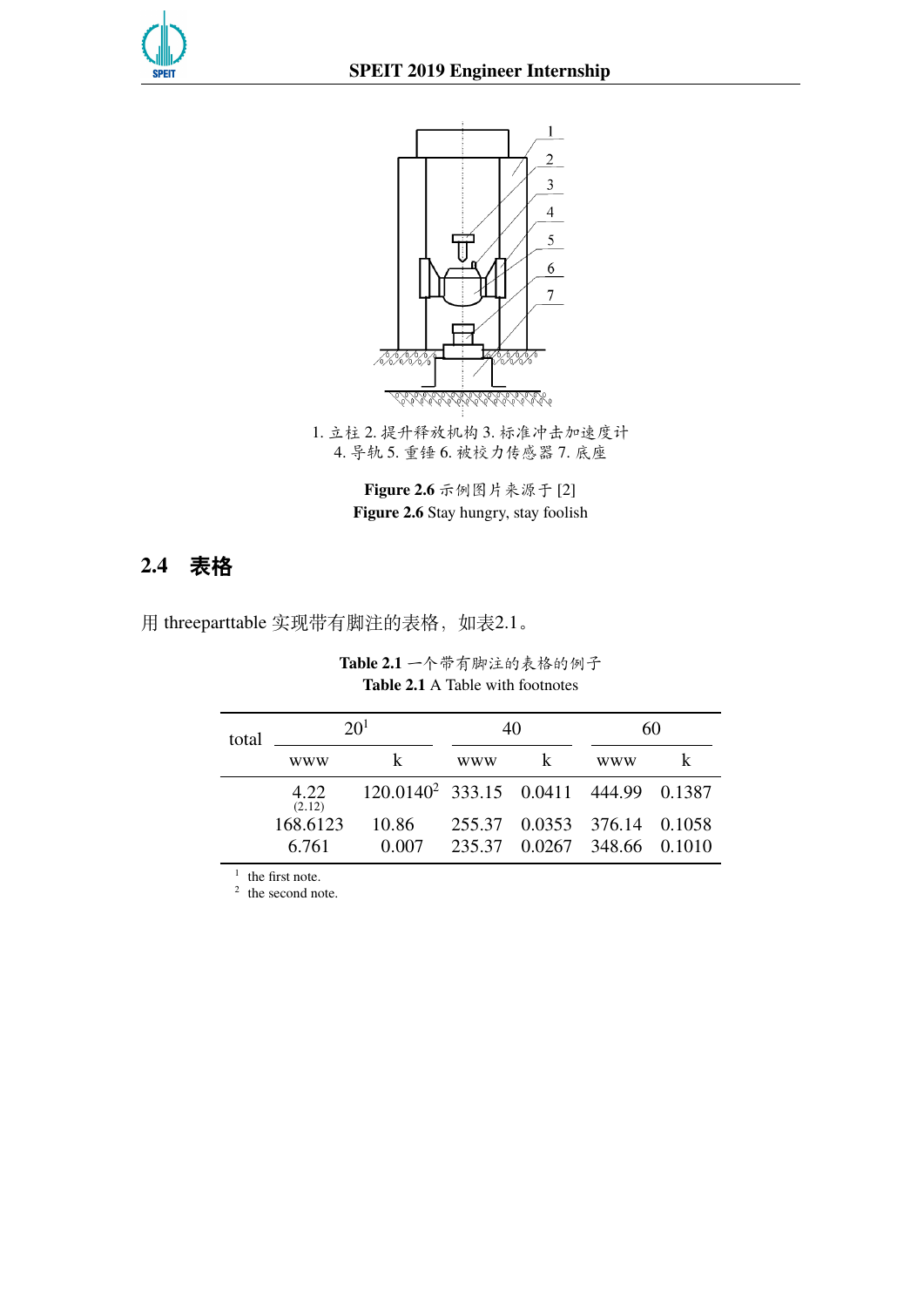

# <span id="page-19-0"></span>**Chapter 3 Plot of Romance of the Three Kingdoms**

#### <span id="page-19-1"></span>**3.1 Dong Zhuo's tyranny**

The missing emperor and the prince were found by soldiers of the warlord Dong Zhuo, who seized control of the imperial capital, Luoyang, under the pretext of protecting the emperor. Dong Zhuo later deposed Emperor Shao and replaced him with the Prince of Chenliu (Emperor Xian), who was merely a figurehead under his control. Dong Zhuo monopolised state power, persecuted his political opponents and oppressed the common people for his personal gain. There were two attempts on his life: the first was by a military officer, Wu Fu (伍孚), who failed and died a gruesome death; the second was by Cao Cao, whose attempt went awry and forced him to flee.

Cao Cao escaped from Luoyang, returned to his hometown and sent out a fake imperial edict to various regional officials and warlords, calling them to rise up against Dong Zhuo. Under Yuan Shao's leadership, 18 warlords formed a coalition army and launched a punitive campaign against Dong Zhuo. Dong Zhuo felt threatened after losing the battles of Sishui Pass and Hulao Pass, so he evacuated Luoyang and moved the imperial capital to Chang'an. He forced Luoyang's residents to move together with him and had the city set aflame. The coalition eventually broke up due to poor leadership and conflicting interests among its members. Meanwhile, in Chang'an, Dong Zhuo was betrayed and murdered by his foster son Lü Bu in a dispute over the maiden Diaochan as part of a plot orchestrated by the minister Wang Yun.

#### <span id="page-19-2"></span>**3.2 Liu Bei's ambition**

Liu Bei and his oath brothers Guan Yu and Zhang Fei swore allegiance to the Han Empire in the Oath of the Peach Garden and pledged to do their best for the people. However, their ambitions were not realised as they did not receive due recognition for helping to suppress the Yellow Turban Rebellion and participating in the campaign against Dong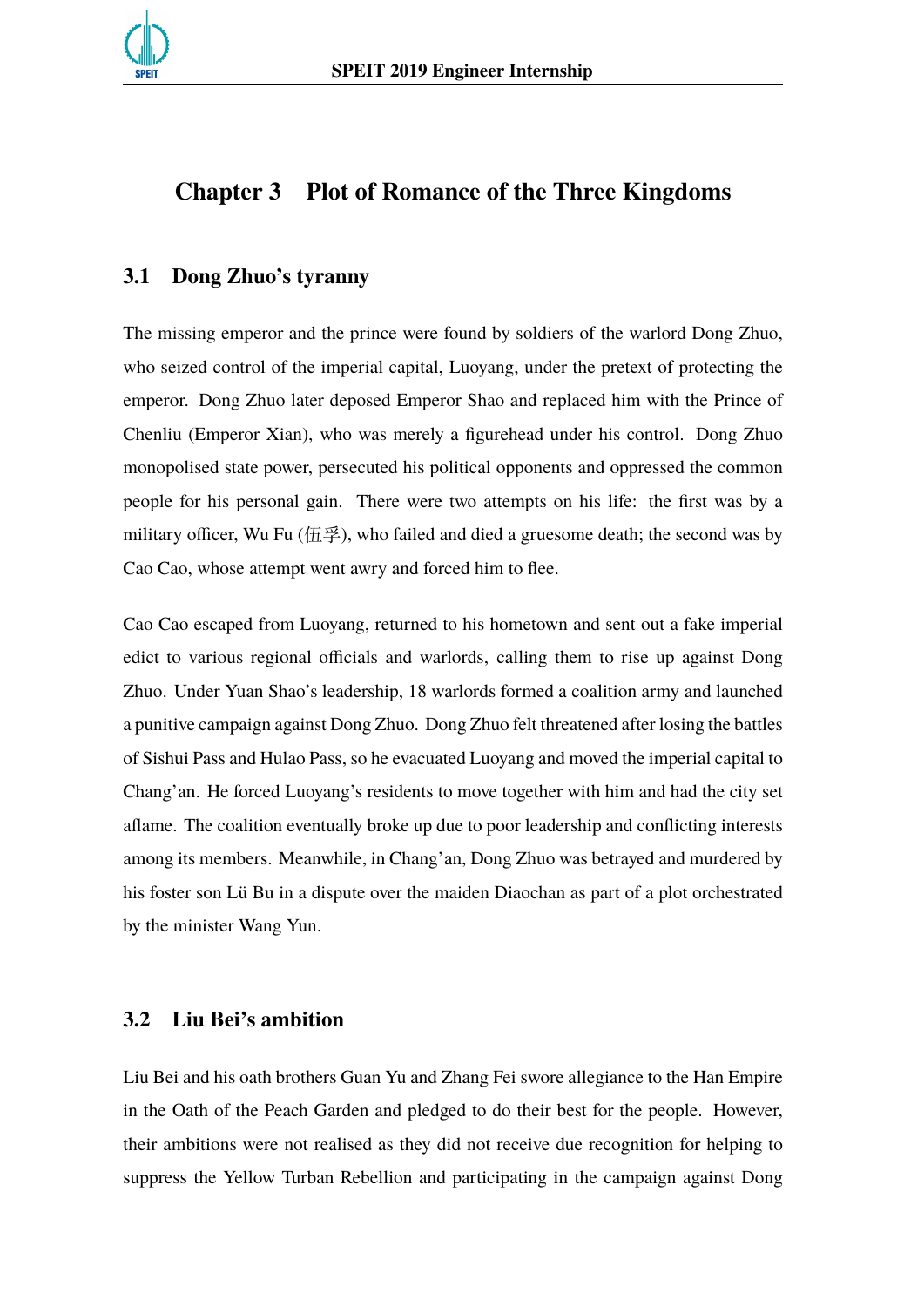

Zhuo. After Liu Bei succeeded Tao Qian as the governor of Xu Province, he offered shelter to Lü Bu, who had just been defeated by Cao Cao. However, Lü Bu betrayed his host, seized control of the province and attacked Liu Bei. Liu Bei combined forces with Cao Cao and defeated Lü Bu at the Battle of Xiapi. Liu Bei then followed Cao Cao back to the imperial capital, Xu, where Emperor Xian honoured him as his "Imperial Uncle". When Cao Cao showed signs that he wanted to usurp the throne, Emperor Xian wrote a secret decree in blood to his father-in-law, Dong Cheng, and ordered him to get rid of Cao. Dong Cheng secretly contacted Liu Bei and others and they planned to assassinate Cao Cao. However, the plot was leaked out and Cao Cao had Dong Cheng and the others arrested and executed along with their families. Liu Bei eventually left Yuan Shao and established a new base in Runan, where he lost to Cao Cao again. He retreated south to Jing Province, where he found shelter under the governor, Liu Biao.

#### <span id="page-20-0"></span>**3.3 Zhuge Liang's campaigns**

After Liu Bei's death, Cao Pi induced several forces, including Sun Quan, a turncoat Shu general Meng Da, the Nanman and Qiang tribes, to attack Shu, in coordination with a Wei army. However, Zhuge Liang managed to make the five armies retreat without any bloodshed. He also sent Deng Zhi to make peace with Sun Quan and restore the alliance between Shu and Wu. Zhuge Liang then personally led a southern campaign against the Nanman, defeated them seven times, and won the allegiance of the Nanman king, Meng Huo.

After pacifying the south, Zhuge Liang led the Shu army on five military expeditions to attack Wei as part of his mission to restore the Han dynasty. However, his days were numbered because he had been suffering from chronic illness and his condition worsened under stress. He would die of illness at the Battle of Wuzhang Plains while leading a stalemate battle against the Wei general Sima Yi.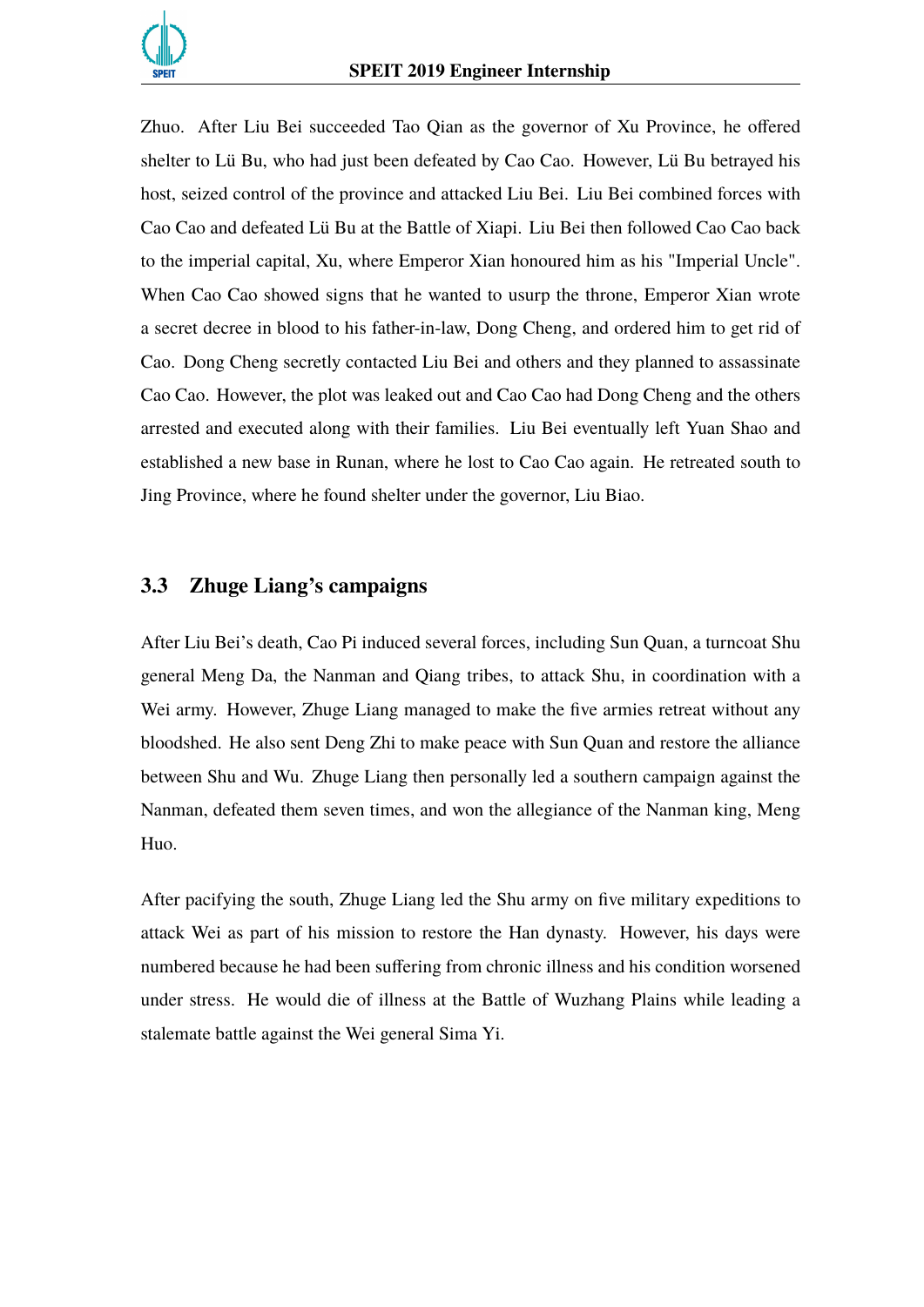<span id="page-21-0"></span>

# **References**

- <span id="page-21-1"></span>[1] GOOSENS M, MITTELBACH F, SAMARIN A. The L'TEX Companion[M]. Reading, MA: Addison-Wesley Publishing Company, 1994: 112-125.
- <span id="page-21-2"></span>[2] 何闻. 标准动态力发生装置国内外研究现状[J]. 机电工程, 1999(2): 47-49.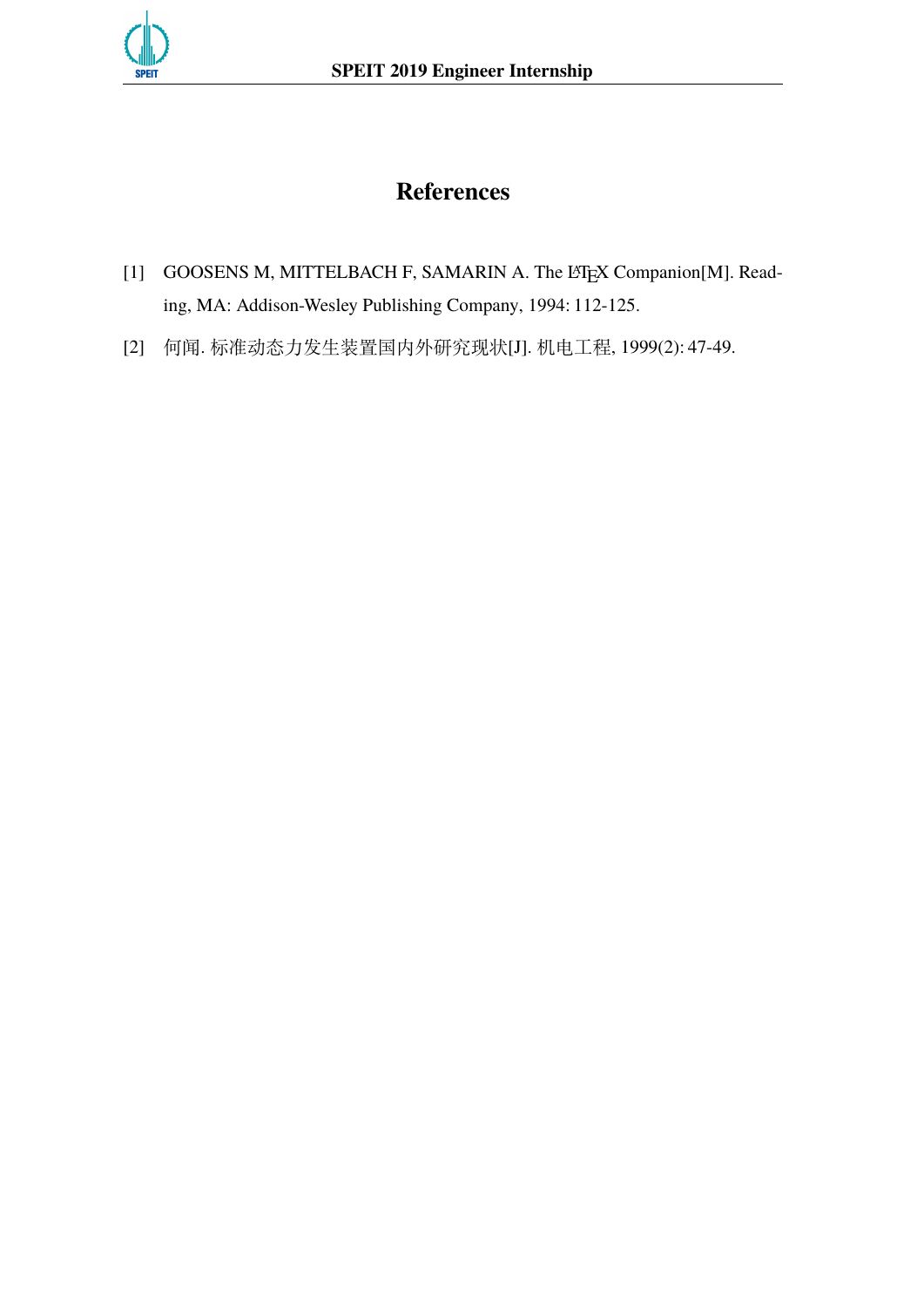<span id="page-22-0"></span>

# **Appendix A Maxwell Equations**

选择二维情况,有如下的偏振矢量:

$$
\mathbf{E} = E_z(r,\theta)\hat{\mathbf{z}} \tag{A-1a}
$$

$$
\mathbf{H} = H_r(r,\theta)\hat{\mathbf{r}} + H_\theta(r,\theta)\hat{\theta} \tag{A-1b}
$$

对上式求旋度:

$$
\nabla \times \mathbf{E} = \frac{1}{r} \frac{\partial E_z}{\partial \theta} \hat{\mathbf{r}} - \frac{\partial E_z}{\partial r} \hat{\theta}
$$
 (A-2a)

$$
\nabla \times \mathbf{H} = \left[ \frac{1}{r} \frac{\partial}{\partial r} (rH_{\theta}) - \frac{1}{r} \frac{\partial H_{r}}{\partial \theta} \right] \hat{\mathbf{z}}
$$
 (A-2b)

因为在柱坐标系下,µ 是对角的,所以 Maxwell 方程组中电场 **E** 的旋度:

$$
\nabla \times \mathbf{E} = \mathbf{i}\omega \mathbf{B} \tag{A-3a}
$$

$$
\frac{1}{r}\frac{\partial E_z}{\partial \theta}\hat{\mathbf{r}} - \frac{\partial E_z}{\partial r}\hat{\boldsymbol{\theta}} = \mathbf{i}\omega\mu_r H_r \hat{\mathbf{r}} + \mathbf{i}\omega\mu_\theta H_\theta \hat{\boldsymbol{\theta}}
$$
(A-3b)

所以 **H** 的各个分量可以写为:

$$
H_r = \frac{1}{i\omega\mu_r} \frac{1}{r} \frac{\partial E_z}{\partial \theta}
$$
 (A-4a)

$$
H_{\theta} = -\frac{1}{\mathbf{i}\omega\mu_{\theta}} \frac{\partial E_{z}}{\partial r}
$$
 (A-4b)

同样地,在柱坐标系下,ϵ 是对角的,所以 Maxwell 方程组中磁场 **H** 的旋度:

$$
\nabla \times \mathbf{H} = -\mathbf{i}\omega \mathbf{D} \tag{A-5a}
$$

$$
\left[\frac{1}{r}\frac{\partial}{\partial r}(rH_{\theta}) - \frac{1}{r}\frac{\partial H_{r}}{\partial \theta}\right]\hat{\mathbf{z}} = -\mathbf{i}\omega\overline{\hat{\boldsymbol{\epsilon}}} \mathbf{E} = -\mathbf{i}\omega\epsilon_{z}E_{z}\hat{\mathbf{z}}
$$
 (A-5b)

$$
\frac{1}{r}\frac{\partial}{\partial r}(rH_{\theta}) - \frac{1}{r}\frac{\partial H_{r}}{\partial \theta} = -\mathbf{i}\omega \epsilon_{z} E_{z}
$$
 (A-5c)

由此我们可以得到关于 *E*<sup>z</sup> 的波函数方程:

$$
\frac{1}{\mu_{\theta}\epsilon_{z}}\frac{1}{r}\frac{\partial}{\partial r}\left(r\frac{\partial E_{z}}{\partial r}\right) + \frac{1}{\mu_{r}\epsilon_{z}}\frac{1}{r^{2}}\frac{\partial^{2} E_{z}}{\partial \theta^{2}} + \omega^{2} E_{z} = 0
$$
\n(A-6)